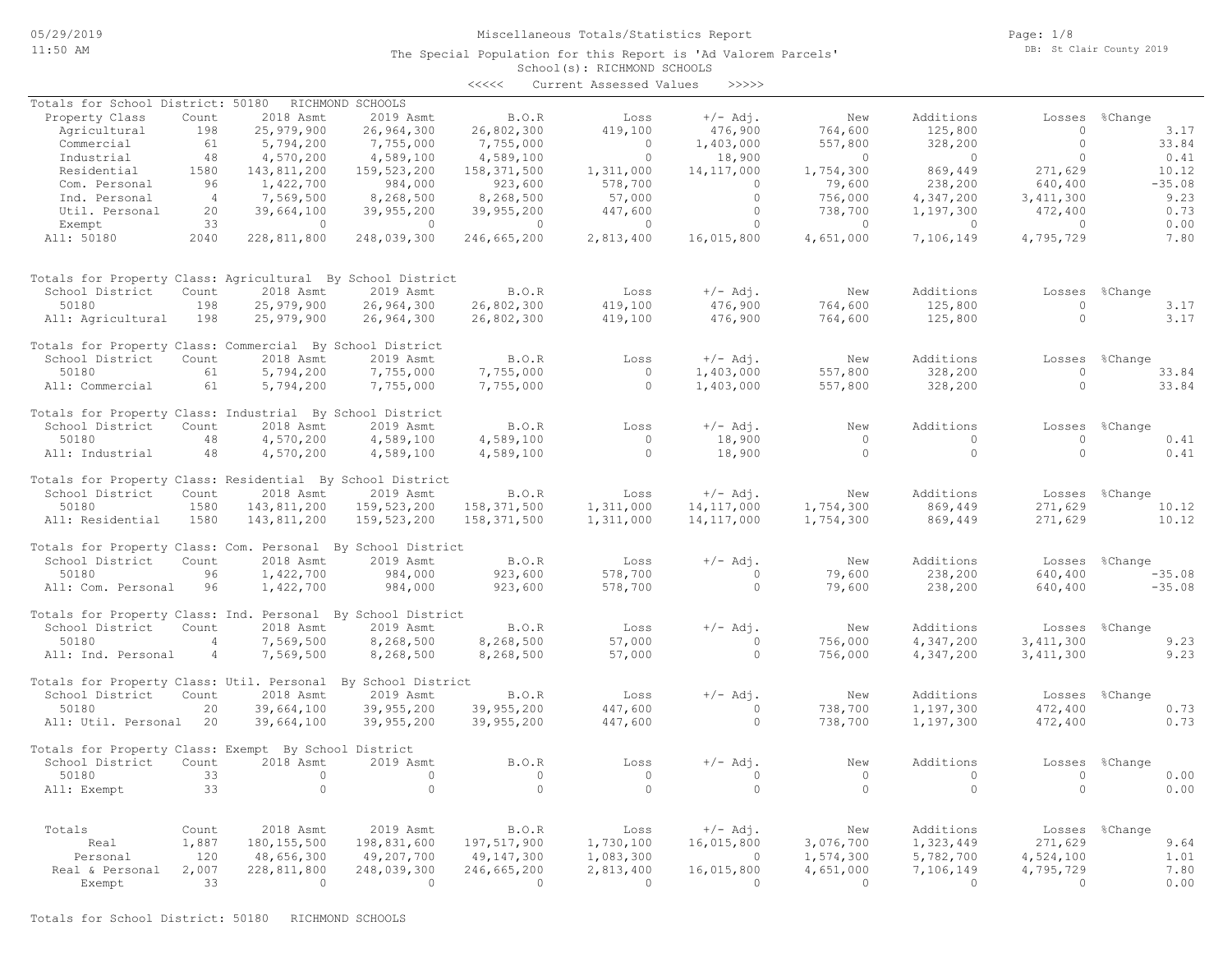| くくくくく | S.E.V., Taxable and Capped Values |  | >>>>>> |
|-------|-----------------------------------|--|--------|

| Property Class                                                          | Count          | 2018 SEV                 | Fin SEV                  | 2019 SEV                 | 2018 Tax                 | Fin Tax                  | 2019 Tax                 | BOR Tax                      | 2019 Cap                   | 2019 MCAP                |
|-------------------------------------------------------------------------|----------------|--------------------------|--------------------------|--------------------------|--------------------------|--------------------------|--------------------------|------------------------------|----------------------------|--------------------------|
| Agricultural                                                            | 198            | 25,979,900               | 25,979,900               | 26,802,300               | 17,389,815               | 17,389,815               | 18,170,939               | 18,008,939                   | 18, 213, 658               | 18,051,658               |
| Commercial                                                              | 61             | 5,794,200                | 5,794,200                | 7,755,000                | 4,814,603                | 4,814,603                | 5,294,991                | 5,294,991                    | 5,302,665                  | 5,302,665                |
| Industrial                                                              | 48             | 4,570,200                | 4,570,200                | 4,589,100                | 2,766,901                | 2,766,901                | 2,830,757                | 2,830,757                    | 2,833,283                  | 2,833,283                |
| Residential                                                             | 1580           | 143,811,200              | 143,429,900              | 158, 371, 500            | 112,864,219              | 112,576,176              | 117,792,154              | 116,908,776                  | 116,897,084                | 116,013,706              |
| Com. Personal                                                           | 96             | 1,422,700                | 1,424,400                | 923,600                  | 1,422,700                | 1,424,400                | 984,000                  | 923,600                      | 984,000                    | 923,600                  |
| Ind. Personal                                                           | $\overline{4}$ | 7,569,500                | 7,569,500                | 8,268,500                | 7,569,500                | 7,569,500                | 8,268,500                | 8,268,500                    | 8,268,500                  | 8,268,500                |
| Util. Personal                                                          | 20             | 39,664,100               | 39,665,900               | 39,955,200               | 38,628,122               | 38,629,922               | 39,130,632               | 39, 130, 632                 | 39, 130, 632               | 39, 130, 632             |
| Exempt                                                                  | 33             | $\circ$                  | $\bigcirc$               | $\circ$                  | $\circ$                  | $\circ$                  | $\circ$                  | $\circ$                      | $\circ$                    | $\Omega$                 |
| All: 50180                                                              | 2040           | 228,811,800              | 228,434,000              | 246,665,200              | 185,455,860              | 185, 171, 317            | 192,471,973              | 191,366,195                  | 191,629,822                | 190,524,044              |
| Totals for Property Class: Agricultural By School District              |                |                          |                          |                          |                          |                          |                          |                              |                            |                          |
| School District                                                         | Count          | 2018 SEV                 | Fin SEV                  | 2019 SEV                 | 2018 Tax                 | Fin Tax                  | 2019 Tax                 | BOR Tax                      | 2019 Cap                   | 2019 MCAP                |
| 50180                                                                   | 198            | 25,979,900               | 25,979,900               | 26,802,300               | 17,389,815               | 17,389,815               | 18,170,939               | 18,008,939                   | 18, 213, 658               | 18,051,658               |
| All: Agricultural                                                       | 198            | 25,979,900               | 25,979,900               | 26,802,300               | 17,389,815               | 17,389,815               | 18,170,939               | 18,008,939                   | 18, 213, 658               | 18,051,658               |
| Totals for Property Class: Commercial By School District                |                |                          |                          |                          |                          |                          |                          |                              |                            |                          |
| School District                                                         | Count          | 2018 SEV                 | Fin SEV                  | 2019 SEV                 | 2018 Tax                 | Fin Tax                  | 2019 Tax                 | BOR Tax                      | 2019 Cap                   | 2019 MCAP                |
| 50180                                                                   | 61             | 5,794,200                | 5,794,200                | 7,755,000                | 4,814,603                | 4,814,603                | 5,294,991                | 5,294,991                    | 5,302,665                  | 5,302,665                |
| All: Commercial                                                         | 61             | 5,794,200                | 5,794,200                | 7,755,000                | 4,814,603                | 4,814,603                | 5,294,991                | 5,294,991                    | 5,302,665                  | 5,302,665                |
| Totals for Property Class: Industrial By School District                |                |                          |                          |                          |                          |                          |                          |                              |                            |                          |
| School District                                                         | Count          | 2018 SEV                 | Fin SEV                  | 2019 SEV                 | 2018 Tax                 | Fin Tax                  | 2019 Tax                 | BOR Tax                      | 2019 Cap                   | 2019 MCAP                |
| 50180                                                                   | 48             | 4,570,200                | 4,570,200                | 4,589,100                | 2,766,901                | 2,766,901                | 2,830,757                | 2,830,757                    | 2,833,283                  | 2,833,283                |
| All: Industrial                                                         | 48             | 4,570,200                | 4,570,200                | 4,589,100                | 2,766,901                | 2,766,901                | 2,830,757                | 2,830,757                    | 2,833,283                  | 2,833,283                |
| Totals for Property Class: Residential By School District               |                |                          |                          |                          |                          |                          |                          |                              |                            |                          |
| School District                                                         | Count          | 2018 SEV                 | Fin SEV                  | 2019 SEV                 | 2018 Tax                 | Fin Tax                  | 2019 Tax                 | BOR Tax                      | 2019 Cap                   | 2019 MCAP                |
| 50180                                                                   | 1580           | 143,811,200              | 143, 429, 900            | 158, 371, 500            | 112,864,219              | 112, 576, 176            | 117,792,154              | 116,908,776                  | 116,897,084                | 116,013,706              |
| All: Residential                                                        | 1580           | 143,811,200              | 143,429,900              | 158,371,500              | 112,864,219              | 112, 576, 176            | 117,792,154              | 116,908,776                  | 116,897,084                | 116,013,706              |
| Totals for Property Class: Com. Personal By School District             |                |                          |                          |                          |                          |                          |                          |                              |                            |                          |
| School District                                                         | Count          | 2018 SEV                 | Fin SEV                  | 2019 SEV                 | 2018 Tax                 | Fin Tax                  | 2019 Tax                 | BOR Tax                      | 2019 Cap                   | 2019 MCAP                |
| 50180                                                                   | 96             | 1,422,700                | 1,424,400                | 923,600                  | 1,422,700                | 1,424,400                | 984,000                  | 923,600                      | 984,000                    | 923,600                  |
| All: Com. Personal                                                      | 96             | 1,422,700                | 1,424,400                | 923,600                  | 1,422,700                | 1,424,400                | 984,000                  | 923,600                      | 984,000                    | 923,600                  |
| Totals for Property Class: Ind. Personal By School District             |                |                          |                          |                          |                          |                          |                          |                              |                            |                          |
| School District                                                         | Count          | 2018 SEV                 | Fin SEV                  | 2019 SEV                 | 2018 Tax                 | Fin Tax                  | 2019 Tax                 | BOR Tax                      | 2019 Cap                   | 2019 MCAP                |
| 50180                                                                   | $\overline{4}$ | 7,569,500                | 7,569,500                | 8,268,500                | 7,569,500                | 7,569,500                | 8,268,500                | 8,268,500                    | 8,268,500                  | 8,268,500                |
| All: Ind. Personal                                                      | $\overline{4}$ | 7,569,500                | 7,569,500                | 8,268,500                | 7,569,500                | 7,569,500                | 8,268,500                | 8,268,500                    | 8,268,500                  | 8,268,500                |
| Totals for Property Class: Util. Personal By School District            |                |                          |                          |                          |                          |                          |                          |                              |                            |                          |
| School District                                                         | Count          | 2018 SEV                 | Fin SEV                  | 2019 SEV                 | 2018 Tax                 | Fin Tax                  | 2019 Tax                 | BOR Tax                      | 2019 Cap                   | 2019 MCAP                |
| 50180<br>All: Util. Personal                                            | 20<br>20       | 39,664,100<br>39,664,100 | 39,665,900<br>39,665,900 | 39,955,200<br>39,955,200 | 38,628,122<br>38,628,122 | 38,629,922<br>38,629,922 | 39,130,632<br>39,130,632 | 39, 130, 632<br>39, 130, 632 | 39,130,632<br>39, 130, 632 | 39,130,632<br>39,130,632 |
|                                                                         |                |                          |                          |                          |                          |                          |                          |                              |                            |                          |
| Totals for Property Class: Exempt By School District<br>School District | Count          | 2018 SEV                 | Fin SEV                  | 2019 SEV                 | 2018 Tax                 | Fin Tax                  | 2019 Tax                 | BOR Tax                      | 2019 Cap                   | 2019 MCAP                |
| 50180                                                                   | 33             | $\Omega$                 | $\Omega$                 | $\circ$                  | $\circ$                  | $\circ$                  | $\Omega$                 | $\Omega$                     | $\circ$                    | 0                        |
| All: Exempt                                                             | 33             | $\circ$                  | $\Omega$                 | $\circ$                  | $\circ$                  | $\circ$                  | $\circ$                  | $\circ$                      | $\circ$                    | $\circ$                  |
|                                                                         |                |                          |                          |                          |                          |                          |                          |                              |                            |                          |
| Totals                                                                  | Count          | 2018 SEV                 | Fin SEV                  | 2019 SEV                 | 2018 Tax                 | Fin Tax                  | 2019 Tax                 | BOR Tax                      | 2019 Cap                   | 2019 MCAP                |
| Real                                                                    | 1,887          | 180, 155, 500            | 179,774,200              | 197,517,900              | 137,835,538              | 137, 547, 495            | 144,088,841              | 143,043,463                  | 143,246,690                | 142, 201, 312            |
| Personal                                                                | 120            | 48,656,300               | 48,659,800               | 49,147,300               | 47,620,322               | 47,623,822               | 48, 383, 132             | 48, 322, 732                 | 48, 383, 132               | 48, 322, 732             |
| Real & Personal                                                         | 2,007          | 228,811,800              | 228,434,000              | 246,665,200              | 185, 455, 860            | 185, 171, 317            | 192, 471, 973            | 191,366,195                  | 191,629,822                | 190,524,044              |
| Exempt                                                                  | 33             | $\overline{0}$           | $\bigcirc$               | $\bigcap$                | $\circ$                  | $\overline{0}$           | $\overline{0}$           | $\overline{0}$               | $\circ$                    | $\circ$                  |
|                                                                         |                |                          |                          |                          |                          |                          |                          |                              |                            |                          |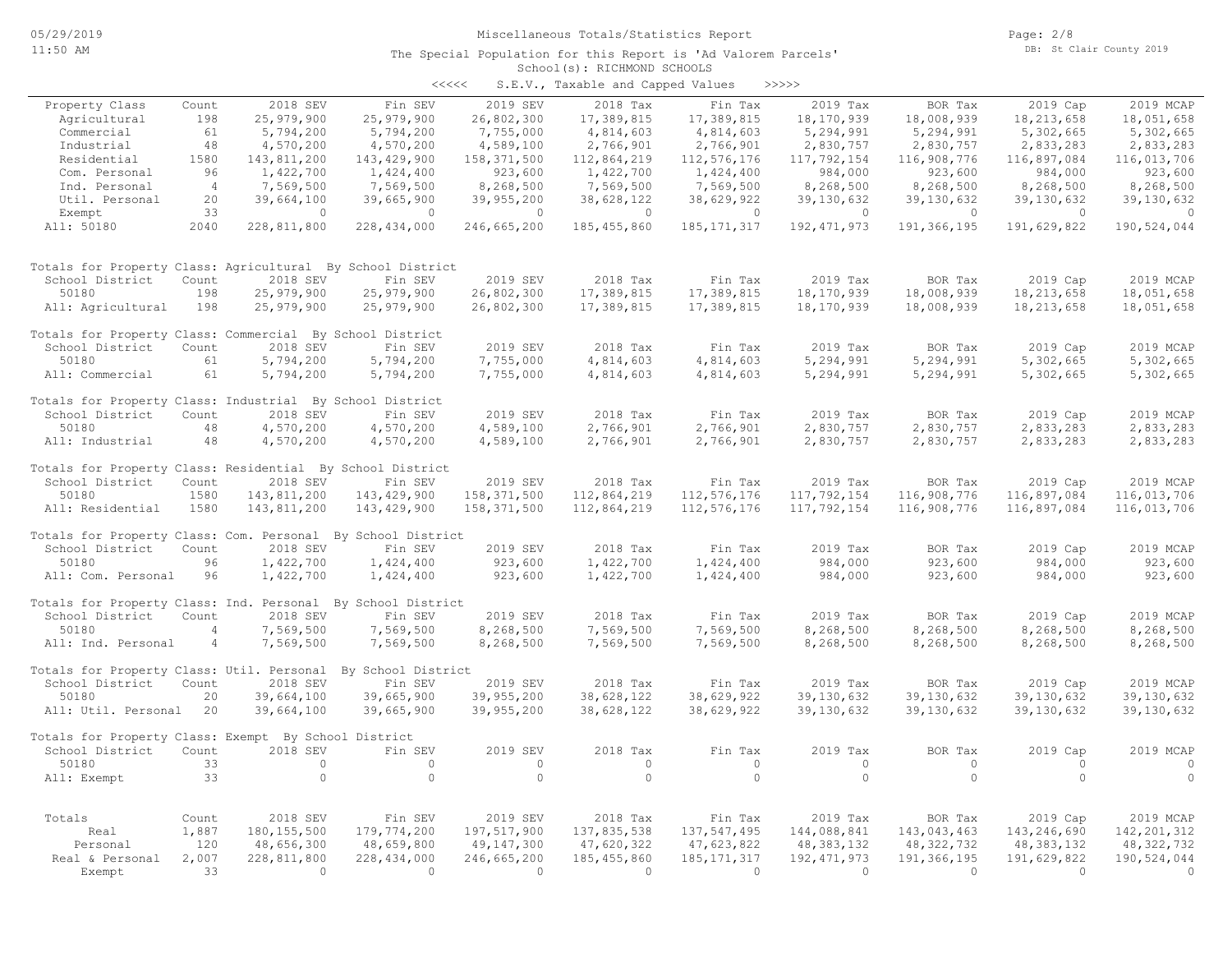# Miscellaneous Totals/Statistics Report

The Special Population for this Report is 'Ad Valorem Parcels'

Page: 3/8 DB: St Clair County 2019

## School(s): RICHMOND SCHOOLS <<<<< PRE/MBT Percentage Times S.E.V. >>>>>

| Totals for School District: 50180                            |                |                  | RICHMOND SCHOOLS                                 |                |                                      |                   |                       |                  |                      |
|--------------------------------------------------------------|----------------|------------------|--------------------------------------------------|----------------|--------------------------------------|-------------------|-----------------------|------------------|----------------------|
| Property Class                                               | Count          | 2018 ORIG        | 2018 ORIG                                        | Final PRE      | Final                                | W/O Winter        | W/O Winter            | 2019 ORIG        | 2019 ORIG            |
|                                                              |                | PRE              | Non-PRE                                          |                | Non-PRE                              | PRE               | Non-PRE               | PRE              | Non-PRE              |
| Agricultural                                                 | 192            | 24, 447, 724     | 1,532,176                                        | 24,587,134     | 1,392,766                            | 24,587,134        | 1,392,766             | 25, 201, 563     | 1,600,737            |
| Commercial                                                   | $5^{\circ}$    | 286,470          | 5,507,730                                        | 286,470        | 5,507,730                            | 286,470           | 5,507,730             | 317,600          | 7,437,400            |
| Industrial                                                   | 10             | 898,216          | 3,671,984                                        | 898,216        | 3,671,984                            | 898,216           | 3,671,984             | 898,306          | 3,690,794            |
| Residential                                                  | 1373           | 134, 332, 133    | 9,479,067                                        | 134, 186, 733  | 9,243,167                            | 134,186,733       | 9, 243, 167           | 148,241,526      | 10,129,974           |
| Com. Personal                                                | 96             | 1,422,700        | $\overline{0}$                                   | 1,424,400      | $\begin{matrix} 0 \\ 0 \end{matrix}$ | 1,424,400         | $\overline{0}$        | 923,600          | $\overline{0}$       |
| Ind. Personal                                                | $\overline{4}$ | 7,569,500        | $\overline{0}$                                   | 7,569,500      |                                      | 7,569,500         | $\overline{0}$        | 8,268,500        | $\sim$ 0             |
| Util. Personal                                               | $\overline{0}$ | $\overline{0}$   | 39,664,100                                       | $\overline{0}$ | 39,665,900                           | $\sim$ 0          | 39,665,900            | $\overline{0}$   | 39,955,200           |
| All: 50180                                                   | 1,680          | 168,956,743      | 59,855,057                                       | 168,952,453    | 59,481,547                           | 168,952,453       | 59,481,547            | 183,851,095      | 62,814,105           |
| Totals for Property Class: Agricultural By School District   |                |                  |                                                  |                |                                      |                   |                       |                  |                      |
| School District                                              | Count          | 2018 ORIG        | 2018 ORIG                                        | Final PRE      | Final                                | W/O Winter        | W/O Winter            | 2019 ORIG        | 2019 ORIG            |
|                                                              |                | PRE              | Non-PRE                                          |                | Non-PRE                              | PRE               | Non-PRE               | PRE              | Non-PRE              |
| 50180                                                        | 192            | 24, 447, 724     | 1,532,176                                        | 24,587,134     | 1,392,766                            | 24,587,134        | 1,392,766             | 25, 201, 563     | 1,600,737            |
| All: Agricultural 192                                        |                | 24, 447, 724     | 1,532,176                                        | 24,587,134     | 1,392,766                            | 24,587,134        | 1,392,766             | 25, 201, 563     | 1,600,737            |
| Totals for Property Class: Commercial By School District     |                |                  |                                                  |                |                                      |                   |                       |                  |                      |
| School District                                              | Count          | 2018 ORIG        | 2018 ORIG                                        | Final PRE      | Final                                | W/O Winter        | W/O Winter            | 2019 ORIG        | 2019 ORIG            |
|                                                              | 5              | PRE              | Non-PRE                                          |                | Non-PRE                              | <b>PRE</b>        | Non-PRE               | PRE              | Non-PRE              |
| 50180                                                        |                | 286,470          | 5,507,730                                        | 286,470        | 5,507,730                            | 286,470           | 5,507,730             | 317,600          | 7,437,400            |
| All: Commercial                                              | $5 - 5$        | 286,470          | 5,507,730                                        | 286,470        | 5,507,730                            | 286,470           | 5,507,730             | 317,600          | 7,437,400            |
| Totals for Property Class: Industrial By School District     |                |                  |                                                  |                |                                      |                   |                       |                  |                      |
| School District                                              | Count          | 2018 ORIG        | 2018 ORIG                                        | Final PRE      | Final                                | W/O Winter        | W/O Winter            | 2019 ORIG        | 2019 ORIG            |
|                                                              |                | PRE              | Non-PRE                                          |                | Non-PRE                              | PRE               | Non-PRE               | PRE              | Non-PRE              |
| 50180                                                        | 10             | 898,216          | 3,671,984                                        | 898,216        | 3,671,984                            | 898,216           | 3,671,984             | 898,306          | 3,690,794            |
| All: Industrial                                              | 10             | 898,216          | 3,671,984                                        | 898,216        | 3,671,984                            | 898,216           | 3,671,984             | 898,306          | 3,690,794            |
| Totals for Property Class: Residential By School District    |                |                  |                                                  |                |                                      |                   |                       |                  |                      |
| School District                                              | Count          | 2018 ORIG        | 2018 ORIG                                        | Final PRE      | Final                                | W/O Winter        | W/O Winter            | 2019 ORIG        | 2019 ORIG            |
|                                                              |                | PRE              | Non-PRE                                          |                | Non-PRE                              | PRE               | Non-PRE               | PRE              | Non-PRE              |
| 50180                                                        | 1373           | 134, 332, 133    | 9,479,067                                        | 134,186,733    | 9,243,167                            | 134, 186, 733     | 9,243,167             | 148, 241, 526    | 10,129,974           |
| All: Residential                                             | 1373           | 134, 332, 133    | 9,479,067                                        | 134, 186, 733  | 9,243,167                            | 134, 186, 733     | 9,243,167             | 148,241,526      | 10,129,974           |
| Totals for Property Class: Com. Personal By School District  |                |                  |                                                  |                |                                      |                   |                       |                  |                      |
| School District                                              | Count          | 2018 ORIG        | 2018 ORIG                                        | Final PRE      | Final                                | W/O Winter        | W/O Winter            | 2019 ORIG        | 2019 ORIG            |
|                                                              |                | PRE              | Non-PRE                                          |                | Non-PRE                              | PRE               | Non-PRE               | PRE              | Non-PRE              |
| 50180                                                        | 96             | 1,422,700        | $\sim$ 0                                         | 1,424,400      | $\sim$ 0                             | 1,424,400         | $\overline{0}$        | 923,600          | $\sim$ 0             |
| All: Com. Personal 96                                        |                | 1,422,700        | $\circ$                                          | 1,424,400      | $\circ$                              | 1,424,400         | $\circ$               | 923,600          | $\overline{0}$       |
| Totals for Property Class: Ind. Personal By School District  |                |                  |                                                  |                |                                      |                   |                       |                  |                      |
| School District                                              | Count          | 2018 ORIG        | 2018 ORIG                                        | Final PRE      | Final                                | W/O Winter        | W/O Winter            | 2019 ORIG        | 2019 ORIG            |
|                                                              |                | PRE              | Non-PRE                                          |                | Non-PRE                              | PRE               | Non-PRE               | PRE              | Non-PRE              |
| 50180                                                        | $\overline{4}$ | 7,569,500        | $\sim$ 0                                         | 7,569,500      | $\sim$ 0                             | 7,569,500         | $\overline{0}$        | 8,268,500        | $\sim$ 0             |
| All: Ind. Personal                                           | 4              | 7,569,500        | $\overline{0}$                                   | 7,569,500      | $\overline{0}$                       | 7,569,500         | $\circ$               | 8,268,500        | $\overline{0}$       |
| Totals for Property Class: Util. Personal By School District |                |                  |                                                  |                |                                      |                   |                       |                  |                      |
| School District                                              | Count          | 2018 ORIG        | 2018 ORIG                                        | Final PRE      | Final                                | W/O Winter        | W/O Winter            | 2019 ORIG        | 2019 ORIG            |
|                                                              |                | PRE              | $Non-PRE$                                        |                | Non-PRE                              | PRE               | $Non-PRE$             | ${\tt PRE}$      | Non-PRE              |
| 50180                                                        | $\circ$        | $\circ$          | 39,664,100                                       | $\circ$        | 39,665,900                           | $\circ$           | 39,665,900            | 0                | 39,955,200           |
| All: Util. Personal                                          | 0              | $\circ$          | 39,664,100                                       | $\circ$        | 39,665,900                           | $\circ$           | 39,665,900            | $\Omega$         | 39,955,200           |
|                                                              |                |                  |                                                  |                |                                      |                   |                       |                  |                      |
| Totals                                                       | Count          | 2018 ORIG<br>PRE | 2018 ORIG<br>Non-PRE                             | Final PRE      | Final<br>Non-PRE                     | W/O Winter<br>PRE | W/O Winter<br>Non-PRE | 2019 ORIG<br>PRE | 2019 ORIG<br>Non-PRE |
| Real                                                         | 1,580          | 159,964,543      | 20,190,957                                       | 159, 958, 553  | 19,815,647                           | 159,958,553       | 19,815,647            | 174,658,995      | 22,858,905           |
| Personal                                                     | 100            | 8,992,200        | 39,664,100                                       | 8,993,900      | 39,665,900                           | 8,993,900         | 39,665,900            | 9,192,100        | 39,955,200           |
|                                                              |                |                  |                                                  | 168, 952, 453  | 59, 481, 547                         | 168, 952, 453     | 59, 481, 547          | 183,851,095      | 62, 814, 105         |
| Real & Personal 1,680<br>Totals for School District:         |                |                  | 168,956,743 59,855,057<br>50180 RICHMOND SCHOOLS |                |                                      |                   |                       |                  |                      |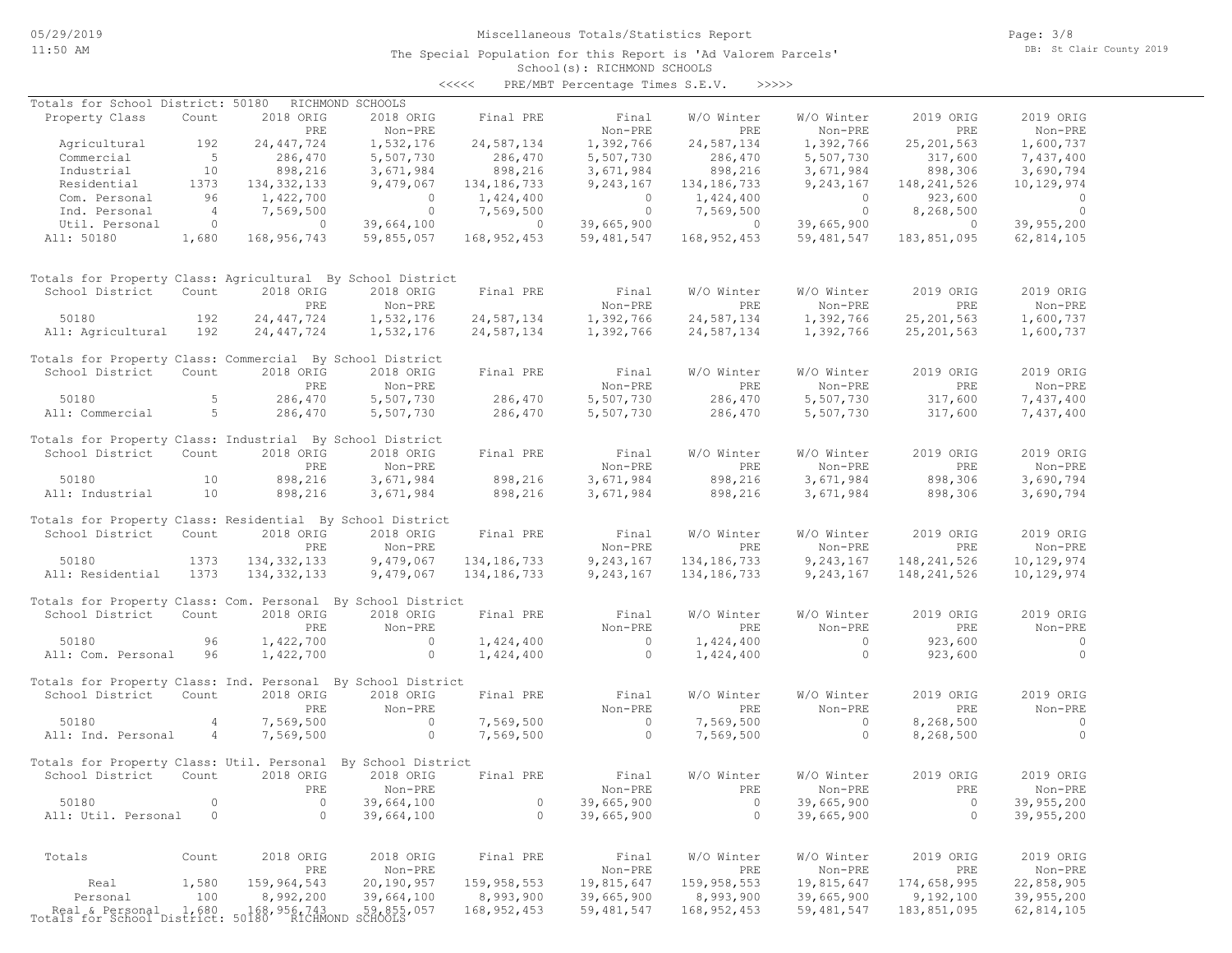|                                                             |                |               |                    | <<<<          | PRE/MBT Percentage Times Taxable |               | >>>>>        |               |              |
|-------------------------------------------------------------|----------------|---------------|--------------------|---------------|----------------------------------|---------------|--------------|---------------|--------------|
| Property Class                                              | Count          | 2018 ORIG     | 2018 ORIG          | Final PRE     | Final                            | W/O Winter    | W/O Winter   | 2019 ORIG     | 2019 ORIG    |
|                                                             |                | PRE           | Non-PRE            |               | Non-PRE                          | PRE           | Non-PRE      | PRE           | Non-PRE      |
| Agricultural                                                | 192            | 16, 342, 122  | 1,047,693          | 16,455,436    | 934,379                          | 16,455,436    | 934,379      | 16,893,046    | 1, 115, 893  |
| Commercial                                                  | $5^{\circ}$    | 204, 313      | 4,610,290          | 204,313       | 4,610,290                        | 204, 313      | 4,610,290    | 208,164       | 5,086,827    |
| Industrial                                                  | 10             | 420,405       | 2,346,496          | 420,405       | 2,346,496                        | 420,405       | 2,346,496    | 430,490       | 2,400,267    |
| Residential                                                 | 1373           | 105, 492, 673 | 7,371,546          | 105,388,549   | 7,187,627                        | 105,388,549   | 7,187,627    | 109,351,640   | 7,557,136    |
| Com. Personal                                               | 96             | 1,422,700     | $\overline{0}$     | 1,424,400     | $\circ$                          | 1,424,400     | $\circ$      | 923,600       | $\circ$      |
| Ind. Personal                                               | $\overline{4}$ | 7,569,500     | $\overline{0}$     | 7,569,500     | $\circ$                          | 7,569,500     | $\circ$      | 8,268,500     | $\circ$      |
| Util. Personal                                              | $\circ$        | $\circ$       | 38,628,122         | $\circ$       | 38,629,922                       | $\circ$       | 38,629,922   | $\circ$       | 39, 130, 632 |
| All: 50180                                                  | 1680           | 131, 451, 713 | 54,004,147         | 131,462,603   | 53,708,714                       | 131,462,603   | 53,708,714   | 136,075,440   | 55,290,755   |
| Totals for Property Class: Agricultural By School District  |                |               |                    |               |                                  |               |              |               |              |
| School District                                             | Count          | 2018 ORIG     | 2018 ORIG          | Final PRE     | Final                            | W/O Winter    | W/O Winter   | 2019 ORIG     | 2019 ORIG    |
|                                                             |                | PRE           | Non-PRE            |               | Non-PRE                          | PRE           | Non-PRE      | PRE           | Non-PRE      |
| 50180                                                       | 192            | 16, 342, 122  | 1,047,693          | 16,455,436    | 934,379                          | 16,455,436    | 934,379      | 16,893,046    | 1, 115, 893  |
| All: Agricultural                                           | 192            | 16, 342, 122  | 1,047,693          | 16, 455, 436  | 934,379                          | 16,455,436    | 934,379      | 16,893,046    | 1, 115, 893  |
| Totals for Property Class: Commercial By School District    |                |               |                    |               |                                  |               |              |               |              |
| School District                                             | Count          | 2018 ORIG     | 2018 ORIG          | Final PRE     | Final                            | W/O Winter    | W/O Winter   | 2019 ORIG     | 2019 ORIG    |
|                                                             |                | PRE           | Non-PRE            |               | Non-PRE                          | PRE           | Non-PRE      | PRE           | Non-PRE      |
| 50180                                                       | 5              | 204,313       | 4,610,290          | 204,313       | 4,610,290                        | 204,313       | 4,610,290    | 208,164       | 5,086,827    |
| All: Commercial                                             | 5              | 204,313       | 4,610,290          | 204,313       | 4,610,290                        | 204,313       | 4,610,290    | 208,164       | 5,086,827    |
| Totals for Property Class: Industrial By School District    |                |               |                    |               |                                  |               |              |               |              |
| School District                                             | Count          | 2018 ORIG     | 2018 ORIG          | Final PRE     | Final                            | W/O Winter    | W/O Winter   | 2019 ORIG     | 2019 ORIG    |
|                                                             |                | PRE           | Non-PRE            |               | Non-PRE                          | PRE           | Non-PRE      | PRE           | Non-PRE      |
| 50180                                                       | 10             | 420,405       | 2,346,496          | 420,405       | 2,346,496                        | 420,405       | 2,346,496    | 430,490       | 2,400,267    |
| All: Industrial                                             | 10             | 420,405       | 2,346,496          | 420,405       | 2,346,496                        | 420,405       | 2,346,496    | 430,490       | 2,400,267    |
| Totals for Property Class: Residential By School District   |                |               |                    |               |                                  |               |              |               |              |
| School District                                             | Count          | 2018 ORIG     | 2018 ORIG          | Final PRE     | Final                            | W/O Winter    | W/O Winter   | 2019 ORIG     | 2019 ORIG    |
|                                                             |                | PRE           | Non-PRE            |               | Non-PRE                          | <b>PRE</b>    | Non-PRE      | PRE           | Non-PRE      |
| 50180                                                       | 1373           | 105, 492, 673 | 7,371,546          | 105,388,549   | 7,187,627                        | 105,388,549   | 7,187,627    | 109,351,640   | 7,557,136    |
| All: Residential                                            | 1373           | 105,492,673   | 7,371,546          | 105,388,549   | 7,187,627                        | 105,388,549   | 7,187,627    | 109, 351, 640 | 7,557,136    |
| Totals for Property Class: Com. Personal By School District |                |               |                    |               |                                  |               |              |               |              |
| School District                                             | Count          | 2018 ORIG     | 2018 ORIG          | Final PRE     | Final                            | W/O Winter    | W/O Winter   | 2019 ORIG     | 2019 ORIG    |
|                                                             |                | PRE           | Non-PRE            |               | Non-PRE                          | PRE           | Non-PRE      | PRE           | Non-PRE      |
| 50180                                                       | 96             | 1,422,700     | $\circ$            | 1,424,400     | $\circ$                          | 1,424,400     | $\mathbf{0}$ | 923,600       | $\mathbf{0}$ |
| All: Com. Personal                                          | 96             | 1,422,700     | $\circ$            | 1,424,400     | $\circ$                          | 1,424,400     | $\circ$      | 923,600       | $\circ$      |
| Totals for Property Class: Ind. Personal By School District |                |               |                    |               |                                  |               |              |               |              |
| School District                                             | Count          | 2018 ORIG     | 2018 ORIG          | Final PRE     | Final                            | W/O Winter    | W/O Winter   | 2019 ORIG     | 2019 ORIG    |
|                                                             |                | PRE           | Non-PRE            |               | Non-PRE                          | PRE           | Non-PRE      | PRE           | Non-PRE      |
| 50180                                                       | 4              | 7,569,500     | $\circ$            | 7,569,500     | $\circ$                          | 7,569,500     | $\circ$      | 8,268,500     | $\circ$      |
| All: Ind. Personal                                          | 4              | 7,569,500     | $\circ$            | 7,569,500     | $\circ$                          | 7,569,500     | $\circ$      | 8,268,500     | $\circ$      |
| Totals for Property Class: Util. Personal                   |                |               | By School District |               |                                  |               |              |               |              |
| School District                                             | Count          | 2018 ORIG     | 2018 ORIG          | Final PRE     | Final                            | W/O Winter    | W/O Winter   | 2019 ORIG     | 2019 ORIG    |
|                                                             |                | PRE           | Non-PRE            |               | Non-PRE                          | PRE           | Non-PRE      | PRE           | Non-PRE      |
| 50180                                                       | $\circ$        | $\circ$       | 38,628,122         | $\circ$       | 38,629,922                       | $\circ$       | 38,629,922   | 0             | 39,130,632   |
| All: Util. Personal                                         | $\circ$        | $\circ$       | 38,628,122         | $\circ$       | 38,629,922                       | $\circ$       | 38,629,922   | $\circ$       | 39,130,632   |
|                                                             |                |               |                    |               |                                  |               |              |               |              |
| Totals                                                      | Count          | 2018 ORIG     | 2018 ORIG          | Final PRE     | Final                            | W/O Winter    | W/O Winter   | 2019 ORIG     | 2019 ORIG    |
|                                                             |                | PRE           | Non-PRE            |               | Non-PRE                          | PRE           | Non-PRE      | PRE           | Non-PRE      |
| Real                                                        | 1,580          | 122, 459, 513 | 15,376,025         | 122,468,703   | 15,078,792                       | 122, 468, 703 | 15,078,792   | 126,883,340   | 16, 160, 123 |
| Personal                                                    | 100            | 8,992,200     | 38,628,122         | 8,993,900     | 38,629,922                       | 8,993,900     | 38,629,922   | 9,192,100     | 39,130,632   |
| Real & Personal                                             | 1,680          | 131, 451, 713 | 54,004,147         | 131, 462, 603 | 53,708,714                       | 131,462,603   | 53,708,714   | 136,075,440   | 55,290,755   |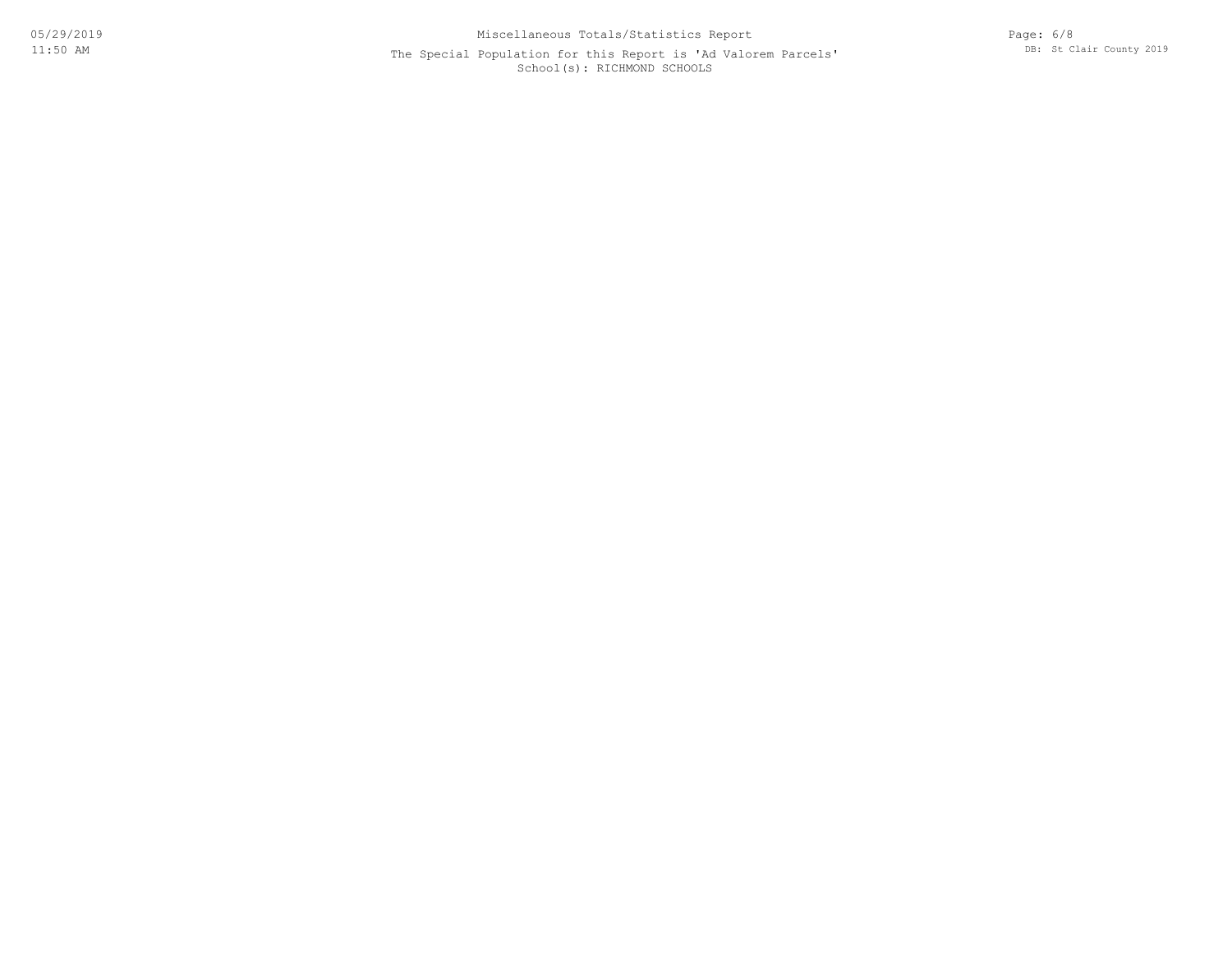Page: 7/8 DB: St Clair County 2019

<<<<< Top 20 Statistics >>>>>

| ***** Top 20 S.E.V.s *****                    |                                                                                                                                      |               |            |
|-----------------------------------------------|--------------------------------------------------------------------------------------------------------------------------------------|---------------|------------|
| 16-999-0021-000                               | ENBRIDGE ENERGY LTD                                                                                                                  | Ş             | 16,067,000 |
| 16-999-0026-000                               | DTE GAS COMPANY                                                                                                                      | \$            | 9,104,100  |
| 16-999-0026-500                               | DTE GAS COMPANY                                                                                                                      | \$            | 8,264,100  |
| 16-999-0078-000                               | INTERNATIONAL TRANSMISSION                                                                                                           | $\frac{1}{2}$ | 3,435,800  |
| 12-999-0033-000                               | DTE GAS COMPANY                                                                                                                      |               | 2,085,100  |
| 16-999-0015-000                               | DTE ELECTRIC COMPANY                                                                                                                 | \$\$\$\$\$    | 1,878,900  |
| 12-999-0010-000                               | CONSUMERS ENERGY CO                                                                                                                  |               | 1,847,300  |
| 12-999-0015-000                               | DTE ELECTRIC COMPANY                                                                                                                 |               | 1,509,000  |
| 16-999-0036-000                               | SEMCO ENERGY INC                                                                                                                     |               | 760,000    |
| 16-999-0028-000                               | ANR PIPELINE CO                                                                                                                      |               | 723,700    |
| 12-999-0049-000                               | SEMCO ENERGY INC                                                                                                                     |               | 676,000    |
| 12-019-1001-100                               | MICHIGAN MEADOWS GOLF LLC                                                                                                            |               | 654,100    |
| 12-006-4007-000                               | GIANGRANDE FERNANDO                                                                                                                  |               | 503,100    |
| 16-015-1001-201                               | SPENCER GARRY E/BARBARA M                                                                                                            |               | 491,900    |
| 16-028-4001-001                               | WINDRIDGE INVESTMENTS LLC                                                                                                            |               | 484,700    |
| 12-006-2001-000                               | JAWAD GROUP INVESTMENTS LLC                                                                                                          |               | 468,500    |
| 16-999-0018-000                               |                                                                                                                                      |               | 457,200    |
| 12-017-3006-026                               | GREAT LAKES GAS TRANSMISSION<br>KELLER GERALD II/RENEE                                                                               | \$\$\$        | 449,600    |
| 16-016-2001-000                               | DETROIT EDISON CO                                                                                                                    | \$            | 443,900    |
| 12-006-1014-000                               | H & BA LLC                                                                                                                           | \$            | 434,000    |
|                                               |                                                                                                                                      |               |            |
|                                               |                                                                                                                                      |               |            |
| ***** Top 20 Taxable Values *****             |                                                                                                                                      |               |            |
| 16-999-0021-000                               | ENBRIDGE ENERGY LTD                                                                                                                  | \$            | 15,242,432 |
| 16-999-0026-000                               | DTE GAS COMPANY                                                                                                                      | \$            | 9,104,100  |
| 16-999-0026-500                               | DTE GAS COMPANY                                                                                                                      | \$            | 8,264,100  |
| 16-999-0078-000                               | INTERNATIONAL TRANSMISSION                                                                                                           | \$            | 3,435,800  |
| 12-999-0033-000                               | DTE GAS COMPANY                                                                                                                      | \$            | 2,085,100  |
| 16-999-0015-000                               | DTE ELECTRIC COMPANY                                                                                                                 |               | 1,878,900  |
| 12-999-0010-000                               | CONSUMERS ENERGY CO                                                                                                                  |               | 1,847,300  |
| 12-999-0015-000                               | DTE ELECTRIC COMPANY                                                                                                                 |               | 1,509,000  |
| 16-999-0036-000                               | SEMCO ENERGY INC                                                                                                                     |               | 760,000    |
| 16-999-0028-000                               | ANR PIPELINE CO                                                                                                                      |               | 723,700    |
| 12-999-0049-000                               | SEMCO ENERGY INC                                                                                                                     |               | 676,000    |
| 12-019-1001-100                               | MICHIGAN MEADOWS GOLF LLC                                                                                                            |               | 484,492    |
| 16-999-0018-000                               | GREAT LAKES GAS TRANSMISSION                                                                                                         |               | 457,200    |
| 16-999-0031-500                               | SEMCO PIPELINE CO                                                                                                                    |               | 426,200    |
| 16-034-1002-500                               | WINKLE W P/W K/EMILY                                                                                                                 |               | 376,903    |
| 16-016-2001-000                               | DETROIT EDISON CO                                                                                                                    |               | 369,155    |
| 16-999-0008-750                               | BLUE WATER GAS HOLDINGS, LLC                                                                                                         |               | 349,600    |
| 16-029-2015-000                               | JEKIELEK ANTHONY/LIZABETH                                                                                                            | \$\$\$\$\$    | 338,200    |
| 12-006-2001-000                               | \$                                                                                                                                   | 314,988       |            |
| 12-005-4004-100                               | JAWAD GROUP INVESTMENTS LLC<br>PAGE LAWRENCE/DENISE                                                                                  | \$            | 311,713    |
|                                               |                                                                                                                                      |               |            |
|                                               |                                                                                                                                      |               |            |
| Top 20 Owners by Taxable Value *****<br>***** |                                                                                                                                      |               |            |
| DTE GAS COMPANY                               | 19,453,300 Taxable Value in 3 Parcel(s)<br>has                                                                                       |               |            |
| ENBRIDGE ENERGY LTD                           | has<br>15, 242, 432 Taxable Value in 1 Parcel(s)                                                                                     |               |            |
| INTERNATIONAL TRANSMISSION                    |                                                                                                                                      |               |            |
| DTE ELECTRIC COMPANY                          | has $3,454,276$ Taxable Value in 2 Parcel(s)<br>has $3,434,800$ Taxable Value in 3 Parcel(s)                                         |               |            |
| CONSUMERS ENERGY CO                           |                                                                                                                                      |               |            |
| SEMCO ENERGY INC                              | has 1,847,300 Taxable Value in 1 Parcel(s)<br>has 1,436,000 Taxable Value in 2 Parcel(s)<br>has 812,871 Taxable Value in 5 Parcel(s) |               |            |
| ANR PIPELINE CO                               |                                                                                                                                      |               |            |
| DETROIT EDISON CO                             | 782,592 Taxable Value in 10 Parcel(s)                                                                                                |               |            |
| GHESQUIERE MICHAEL/LYNN                       | has<br>has<br>626,858 Taxable Value in 5 Parcel(s)                                                                                   |               |            |
| MICHIGAN MEADOWS GOLF LLC                     | 557,592 Taxable Value in 2 Parcel(s)<br>has                                                                                          |               |            |
| CONSUMERS POWER CO                            | 471,987 Taxable Value in 13 Parcel(s)<br>has                                                                                         |               |            |

TELTOW FREDERICK ET-AL has 448,118 Taxable Value in 2 Parcel(s) GREAT LAKES GAS TRANSMISSION has 457,200 Taxable Value in 2 Parcel(s)